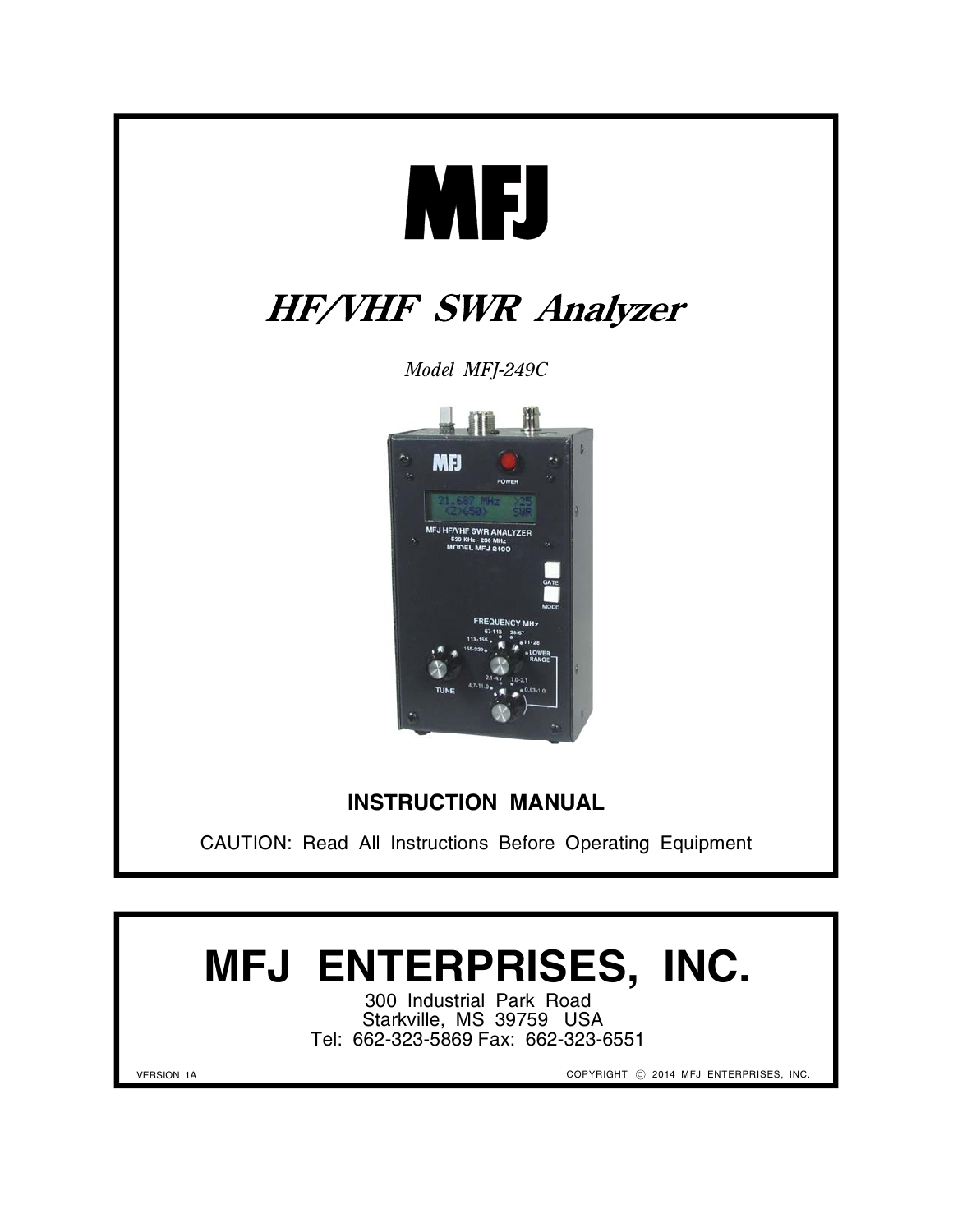# **TABLE OF CONTENTS**

| 11  |  |
|-----|--|
| 1.2 |  |
| 1.3 |  |
|     |  |
| 2.1 |  |
| 2.2 |  |
| 2.3 |  |
| 2.4 |  |
| 2.5 |  |
|     |  |
| 3.1 |  |
| 3.2 |  |
| 3.3 |  |
| 3.4 |  |
|     |  |
| 41  |  |
|     |  |
| 5.1 |  |
| 5.2 |  |
| 5.3 |  |
|     |  |
| 6.1 |  |
| 6.2 |  |
| 6.3 |  |
| 6.4 |  |
| 6.5 |  |
| 6.6 |  |
| 6.7 |  |
| 6.8 |  |
|     |  |
|     |  |
| 6.9 |  |
|     |  |
|     |  |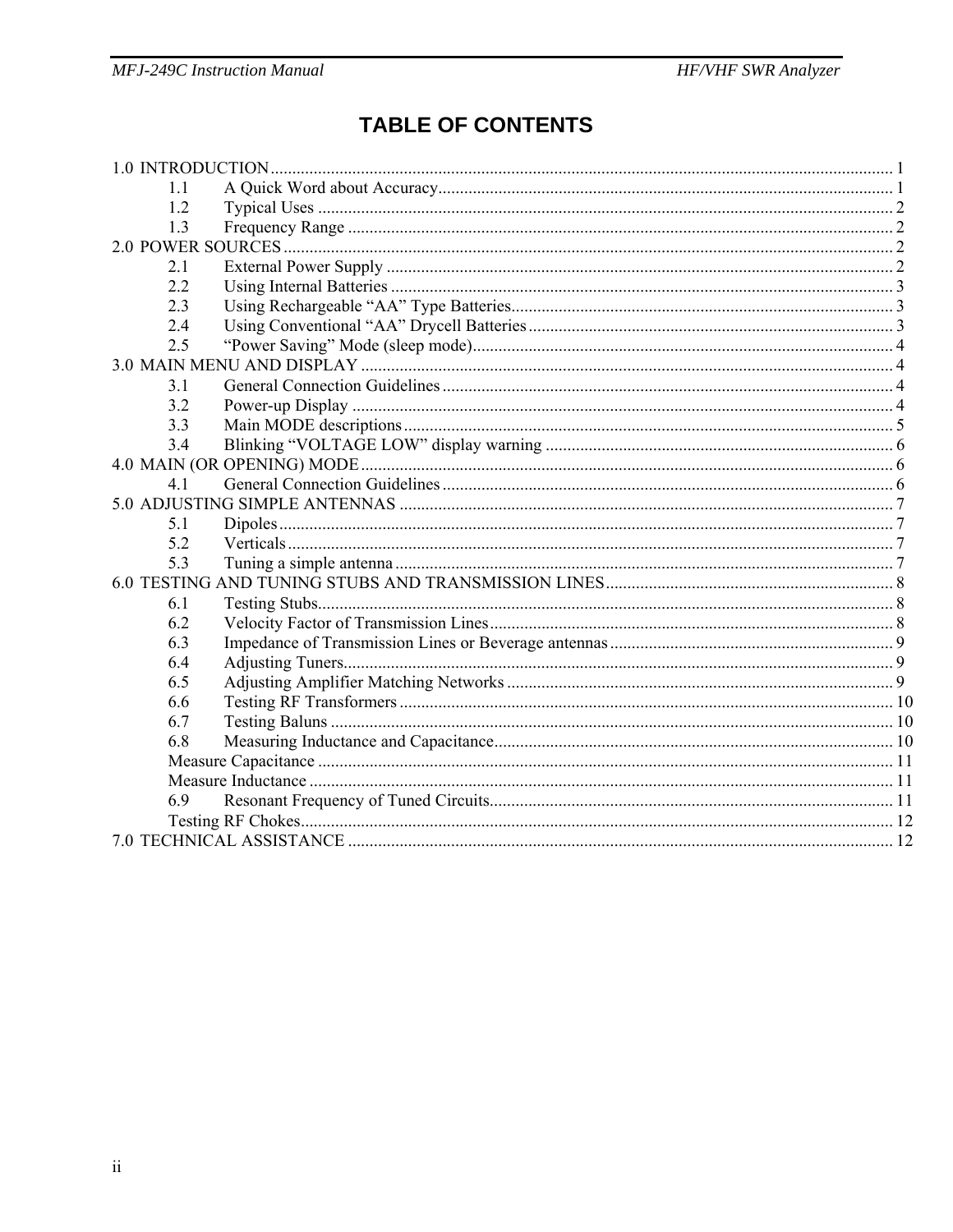# **1.0 INTRODUCTION**

*Attention: Read Section-2.0 before attempting to use your analyzer. Incorrect power supply voltages or excessive external voltage applied to the Antenna connector will damage it!*

#### **Description**

The MFJ-249C is a compact battery powered RF impedance analyzer that combines four basic circuits; a 50-ohm bridge, eight-bit micro-controller, frequency counter, and a 0.53-230 MHz variable-frequency oscillator with switched coverage of nine overlapping bands. These four sub-elements are integrated to provide a wide variety of useful antenna and impedance measurements including coaxial cable loss and distance to an open or short. Although designed primarily for analyzing 50-ohm antennas and transmission line systems, the MFJ-249C also measures RF impedance from a few ohms to several hundred ohms. In addition, it functions as a discrete signal source (RF-Signal Generator) and independent frequency counter.

## **1.1 A Quick Word about Accuracy**

Inexpensive impedance meters have limitations. The main causes of measurement error are:

- (1.) Signal ingress from external RF sources
- (2.) Component limitations
- (3.) Stray reactance from connectors, pc traces, and wires.

**1.) Signal Ingress:** Virtually all low-cost handhelds use simple broadband diode detectors. Unlike costly lab-grade analyzers using frequency-selective receivers, broadband detectors admit out-of-band signals. Unfortunately, the offending interference can't be filtered out using common low-pass or band-pass circuitry because the L/C elements would act like lengths of transmission line and transform the impedance readings as a function of frequency. Increasing generator power output can, in some instances, overpower interfering signals, but the current needed to deliver the additional RF power greatly reduces battery life. In fact, over 70% of the analyzer's 150-mA current drain is already allocated to the VFO and its amplifier stages for generating a low-harmonic level-amplitude test signal.

Most RF-interference problems occur at lower frequencies and are caused by high-power AM-broadcast stations. These signals couple efficiently into large antenna arrays and are especially problematic for 160-meter verticals. In the event you encounter intense local interference, we recommend using the *MFJ-731 Tunable Analyzer Filter.* It is designed to attenuate off-frequency signals between 1.8 and 30 MHz without introducing significant errors.

**2.) Component Limitations:** At very low voltage levels, diode detectors become nonlinear, a condition that reduces accuracy. The MFJ-249C minimizes this problem by using special microwave zero-bias Schottky detectors with linearity enhanced by compensating diodes. Using this technique, each analyzer is individually optimized to provide the highest accuracy possible with both high and low impedance loads, making the A/D converter's 8-bit resolution the analyzer's primary accuracy limitation.

**3.) Stray Reactance:** The length of electrical connections between components within the bridge circuit, and the line between the bridge and antenna connector, may introduce inaccuracy at higher frequencies and when the load impedance is very high or very low. However, the MFJ-249C minimizes this problem with careful pc layout and by using low-capacitance microwave-grade surface-mount components with virtually no lead length.

While some analyzers may display misleading "exact readings" falling outside the reliable measurable range, the MFJ-249C does not. Instead, it is programmed to generate a *display warning* for out-of-range results. For example, if *(Z > 650)* appears on your display, it means the impedance being measured is greater than 650 ohms and outside the reliable measurement range.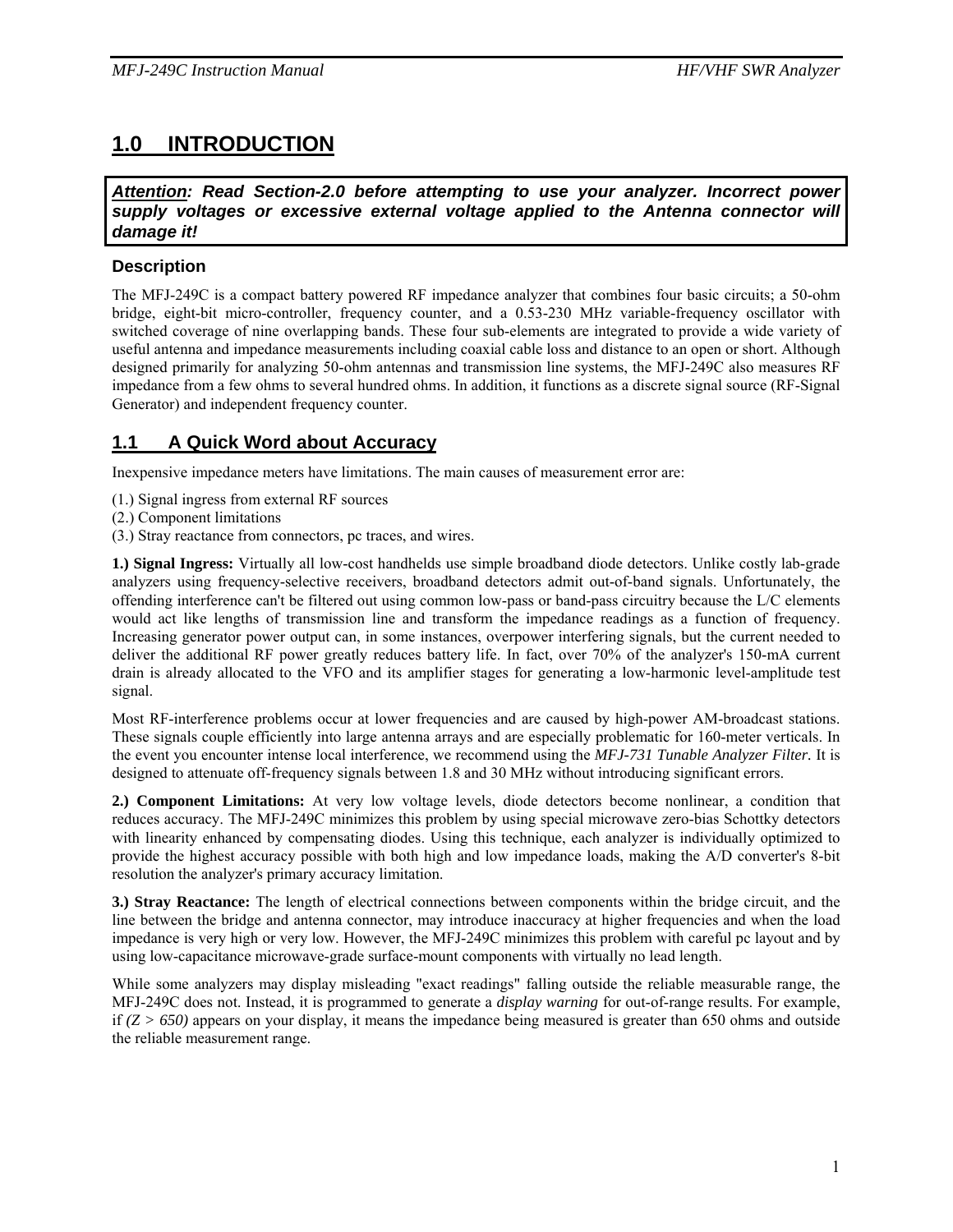## **1.2 Typical Uses**

**The MFJ-249C may be used to adjust, test, or measure the following***:* 

|                                          | <b>Coaxial transmission lines:</b> SWR, velocity factor, loss, resonant frequency |  |  |  |
|------------------------------------------|-----------------------------------------------------------------------------------|--|--|--|
|                                          | <b>Matching or tuning stubs:</b> SWR, resonant frequency, bandwidth               |  |  |  |
|                                          |                                                                                   |  |  |  |
| Tuned Circuits: Resonant frequency       |                                                                                   |  |  |  |
|                                          |                                                                                   |  |  |  |
|                                          | RF chokes and inductors: Self resonant frequency, series resonance, and value     |  |  |  |
| Transmitters and oscillators:  Frequency |                                                                                   |  |  |  |

#### **The MFJ-249C as a non-precision signal source:**

VFO output is leveled at approximately 3-Vpp, or around 20 milliwatts into a 50-ohm load. This signal is relatively pure with harmonics better than -25 dBc (dB below the fundamental-frequency carrier). The internal source impedance (Zo) is 50 ohms.

A more complete description of the MFJ-249C's features along with proper measurement methods can be found by reading sections covering the particular measurement you wish to make. Consult the table of contents for various applications.

#### **1.3 Frequency Range**

The MFJ-249C covers 0.53\* to 230 MHz without frequency gaps using a precision reduction-drive VFO tuning capacitor and two band switches. Bands of coverage are:

| Main Switch: 155-230 MHz 113-155 MHz 67-113 MHz |            |             | 28-67 MHz   | 11-28 MHz     | <b>Lower Range</b> |
|-------------------------------------------------|------------|-------------|-------------|---------------|--------------------|
| <b>Lower Range Switch:</b>                      | 4.7-11 MHz | 2.1-4.7 MHz | 1.0-2.1 MHz | 0.53-1.0 MHz* |                    |

\*Note that *LF coverage may be shifted from 0.53-1.0 MHz down to 0.47 - 0.94 MHz* for 600-Meter and maritime frequency coverage. To retune, remove the cabinet and use a small hex wand (2-mm) to adjust inductor L12 while watching the LCD frequency display.

## **2.0 POWER SOURCES**

*Please read this entire section before connecting your analyzer to any power source. Improper connections or incorrect voltages may cause permanent damage to your analyzer!* 

#### **2.1 External Power Supply**

*MFJ offers an optional power supply, the MFJ-1312D, that satisfies all external supply requirements. We strongly recommend using this supply.* If you use a different power source, note that the voltage output must be *greater than 11 volts and less than 16 volts* when the analyzer is powered on and running (loaded power source). The *maximum voltage* in *Sleep Mode* (unloaded power source) should *never exceed 18 volts*. *AC adapters must be well filtered and the plug must have a grounded sleeve and positive center lead. The ideal voltage-source specification is 13.8 VDC at 150 mA.* Confirm your supply can deliver this output level safely without overheating or introducing excessive AC ripple.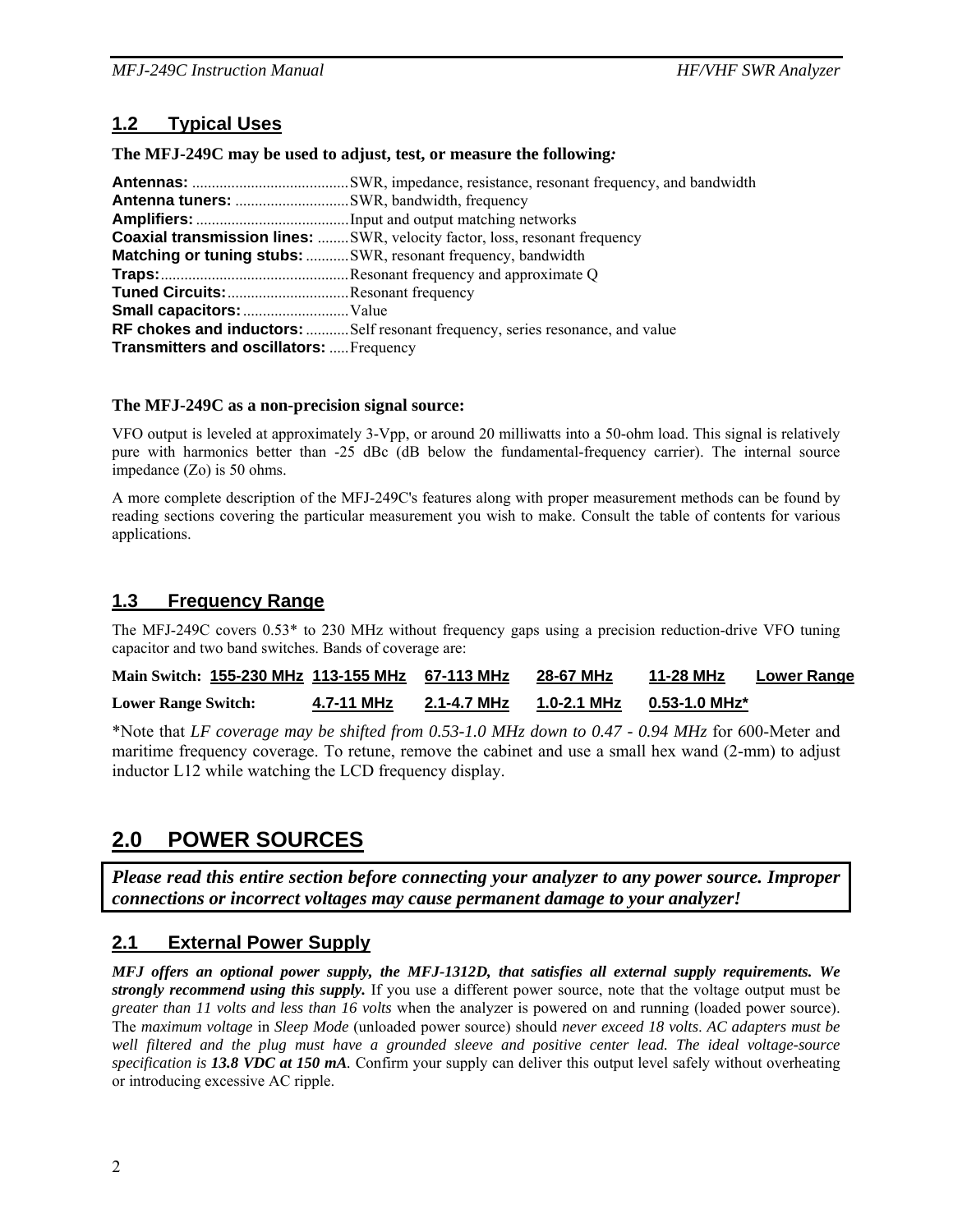*Please read the battery installation instructions (Section 2.3) if you plan to install batteries. Never connect external DC power if non-rechargeable batteries are installed and the battery charger is enabled. Permanent damage could result!* 



The MFJ-249C has a recessed *2.1 mm* power jack located on the top-right-hand side of the unit. It is labeled *Power 13.8 VDC*. The jack's outside barrel contact is negative and the center pin is positive. *Inserting a power plug into the power jack automatically disables the internal batteries as a power source.* However, the batteries will be trickle charged if the charger circuit is enabled.

*IMPORTANT WARNING: Reverse Polarity Or Excessive Voltage Can Damage Or Destroy The MFJ-249C. Never Apply More Than 18 Volts, Never Use AC-output or Positive Ground Supplies!* 

## **2.2 Using Internal Batteries**

Before installing batteries for the first time, *check the position of the Charger Jumper.* To gain access, remove the eight screws securing the analyzer's back cover and separate it from the unit. Look for a 3-pin header with a small black-plastic shorting plug that fits over two of its pins. It is located at the top of the main pc board near the *OFF-ON* switch and power connector. *The shorting plug must be properly positioned for the type of battery you intend to use (either rechargeable or non-rechargeable)*. While you have the analyzer's case removed, you may install batteries into their tray -- or install them later by removing the battery-tray door that is attached to the rear of the case with two screws.

## **2.3 Using Rechargeable "AA" Type Batteries**

*IMPORTANT WARNING: Do not use an external power sources that deliver less than 13.8 volts with rechargeable batteries installed. If the external supply voltage is too low, the charger will not work properly and batteries will eventually discharge. We recommend charging batteries with the MFJ-249C power switch off and allowing enough charging time to establish full battery charge. A minimum of ten hours is recommended.* 

When using rechargeable batteries, your power source must deliver a minimum of 13.8 volts to meet the minimum charge-voltage threshold. Typical charging current is 10-20 mA (trickle-charge rate). The charger circuit functions any time external power is connected, even when the analyzer is turned off. Again, the MFJ-1312D supply fulfills all power supply and charging requirements for the MFJ-249C and is recommended.

*When using rechargeable batteries, the internal black plastic jumper must be set to the proper position.* If it is not set properly, the batteries will not charge. As described above, the jumper is located inside the analyzer, near the external power jack on the back side of the circuit board.

#### *For rechargeable batteries, set the jumper as shown below:*



## **2.4 Using Conventional "AA" Drycell Batteries**

Whenever possible, install a fresh matched set of high-quality alkaline batteries. Conventional zinc cells will work, but alkaline batteries offer a lower risk of damage caused by leakage. Alkaline cells also provide longer running time and superior shelf life. *When using any non-rechargeable dry-cell battery, always remove them immediately when they become weak to avoid damage from leakage. Also, never store your analyzer for extended periods (longer than a month) with non-rechargeable batteries installed.*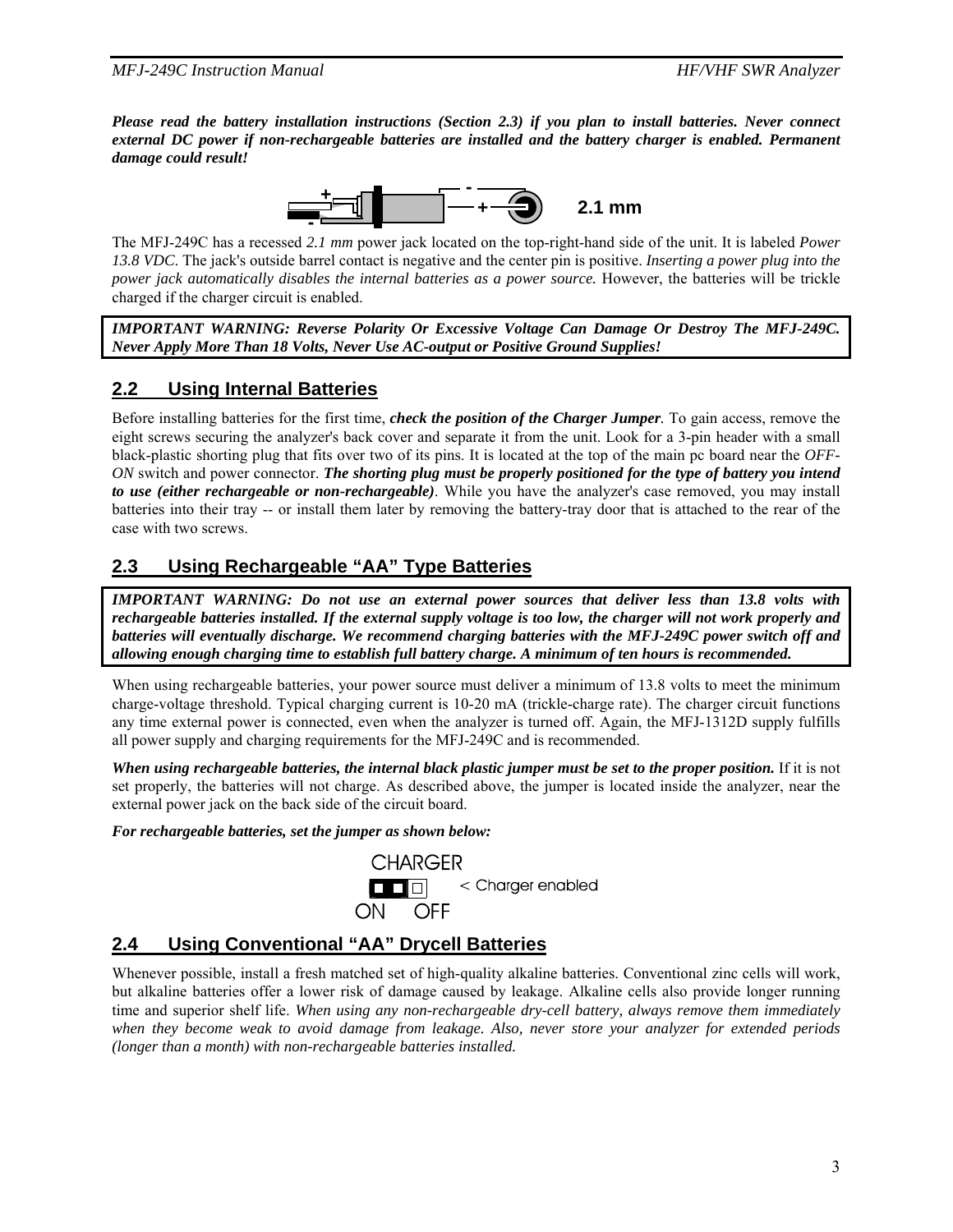*IMPORTANT WARNING: When Using Non-Rechargeable Batteries, The Analyzer's Internal Charging System Must Be Defeated! To Defeat The Charger, Set The Internal Jumper To The Charger-Off Position, As Shown Below:* 



#### **2.5 "Power Saving" Mode (sleep mode)**

The analyzer's current drain is normally around 150 mA, which places a moderate demand on the battery pack. You can extend the analyzer's running time significantly by using the internal *Sleep Mode* power-saving function. In *Sleep Mode*, the analyzer's RF-generator shuts down and battery drain drops to under 15 mA. Any time *Sleep Mode*  is activated, the analyzer operates with a *two-minute inactivity window*. *During any 2-minute period, you must actuate the Mode switch -- or adjust the frequency by more than 50 kHz -- at least once for the analyzer to remain awake.* Any time a two-minute inactivity period elapses, the power saving circuit automatically switches in. When the analyzer goes to sleep, a blinking *SLP* message will appear in the display's lower right corner, as shown below:

| 7.1598 MHz 3.7       |
|----------------------|
| $R = 38 X = 61 S$ IP |

To reawake the unit, momentarily press either the *Mode* or *Gate* button.

#### **To Disable** *Sleep* **mode:**

(1.) Turn the analyzer off.

(2.) Press and hold the *Mode* button while reapplying power.

(3.) Continue holding the *Mode* button until the copyright message appears on the screen.

(4.) Release *Mode*. If *Sleep Mode* was disabled successfully, the message shown below will appear on-screen. *The Sleep Mode function becomes re-enabled anytime the analyzer is turned Off and On again*.

Power Saving OFF

# **3.0 MAIN MENU AND DISPLAY**

*IMPORTANT WARNING: Never Apply RF or any other external voltage to the Antenna port of this unit. The MFJ-249C uses zero bias detector diodes that may be damaged by external voltages. Read Section-2.0 before applying power! Incorrect supply voltages will also damage this unit.* 

#### **3.1 General Connection Guidelines**

**1.) Antenna Jack:** When making RF measurements, connect your *Device Under Test* (DUT) to the SO-239 connector located on the top of the case. You'll use this port for *SWR* and all other RF measurements excluding the *Frequency Counter* function.

**2.) Power connector**: (2.1 mm type) is described in Section 2.0. Be sure to read Section-2.0 *before* operating your unit. Using an incorrect power sources can permanently damage the analyzer.

**3.) Frequency Counter Input**: BNC connector used for frequency-counter functions only.

#### **3.2 Power-up Display**

After turning on the *Power* switch (or after applying external power with the switch on), a sequence of three message screens appear on the display.

The first screen presents the analyzer's software version (*VER)*.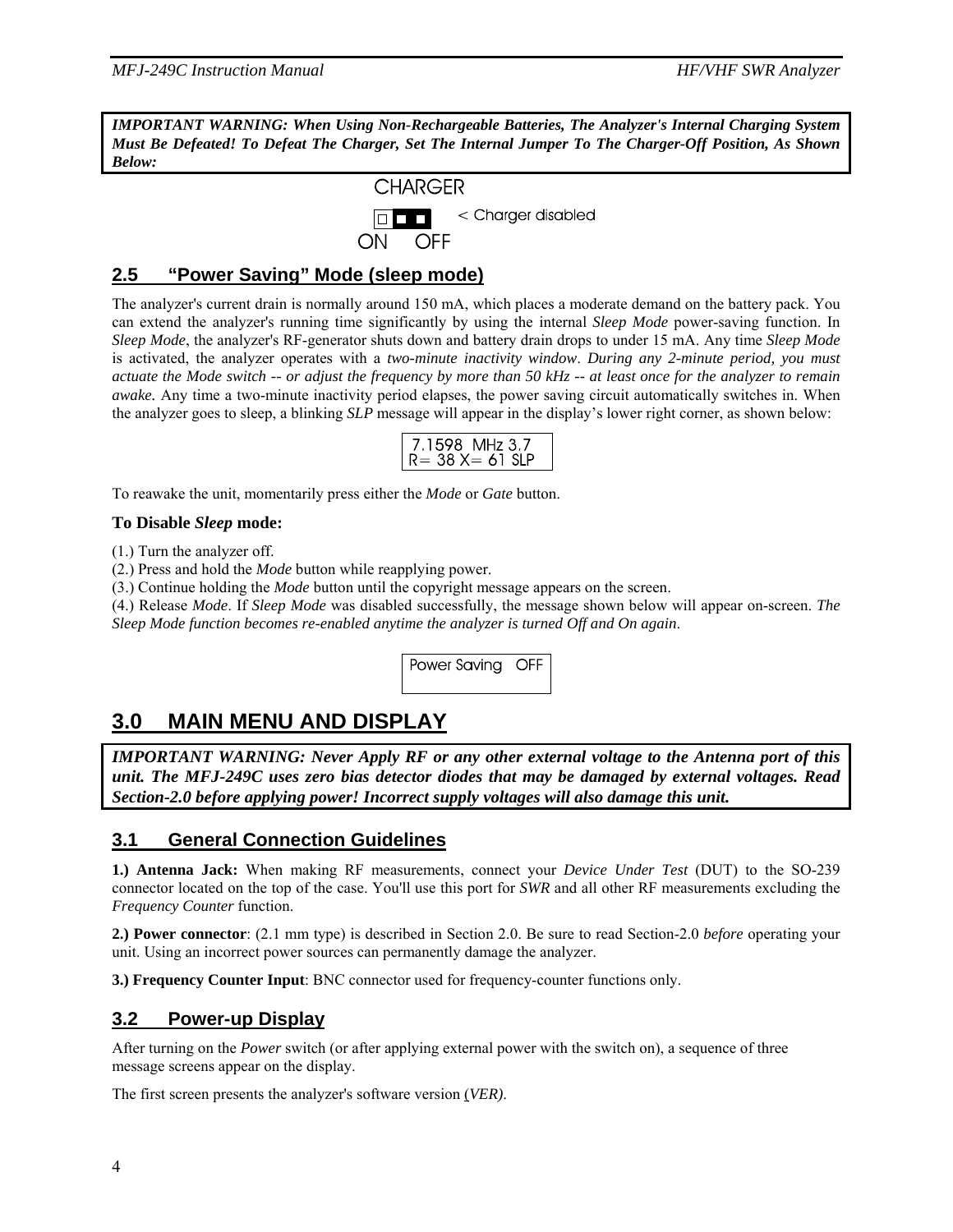MFJ-249C VER 13.40

The second message shows the software copyright symbol.

MFJ-Enterprises (c)

The third message provides a power-source check, displaying the internal battery or external power supply voltage level along with a warning if the source is too low to support reliable operation.



The fourth and final power-up display is the *working screen* for the analyzer's default operating mode, as described in Section 3.2 (*SWR, Impedance R&X*).

The MFJ-249C has three (3) Basic Operating Modes that are used for conducting a variety of measurements. If you tap (momentarily press) the *Mode* button, the analyzer steps to the next *Mode* selection. The three main modes and their opening screens are described in Section-3.3 below:

#### **3.3 Main MODE descriptions**

Press the *Mode* switch to scroll through the analyzer's three operating modes. By "scrolling", we mean that each tap of the mode switch will step the analyzer ahead to the next menu selection. Each new selection comes up on the display with an *Identifier Screen*. After 3 seconds, the *Identifier Screen* is replaced by the mode's working screen. The menu is circular, so after sequencing through all five choices, the sequence starts over. The three basic operating modes are described in detail below:

**1.) SWR Bargraph**: The *SWR Bargraph* mode is the analyzers "default" mode because it is the one most frequently used for routine antenna adjustments. The MFJ-249C will measure the standing wave ratio (SWR) of any load referenced to 50 ohms. To measure the SWR of a 50-ohm coaxial line simply connects the line to the **ANTENNA**  connector. The display will show the selected frequency and the actual SWR in a numerical and a bar graph format. The maximum numerical SWR displayed is 25. Any SWR adjustments have to be made at the antenna, since any adjustments at the transmitter end of the feedline cannot affect the losses, nor the efficiency of the antenna system.

**2.) Impedance Magnitude:** This **mode** will provide **magnitude of the impedance** readings for the load connected to the **ANTENNA** jack. The readings are the combination of the resistive and reactive parts of the load. The **magnitude of the impedance** (**Z**) is the square root of the addition of square of the **resistance** (R) and the **reactance** (X). By considering the definition of **Z** and by adjusting the **TUNE** knob until the lowest SWR reading is obtained, it is possible to read the antenna's pure reactance. The point of the lowest SWR is generally the point of lowest reactance. For the SWR to be 1:1, the load must be an impedance of 50 ohms of pure resistance (R=50) , with no reactance ( X=0).The top line of the working display shows the *VFO Frequency* in MHz and the numerical *SWR* reading. The lower line displays the *Resistive (R)* impedance components for the attached load. Pressing the **MODE** push button, from the **SWR** mode selection, the Magnitude of the Impedance (Z) mode is enabled. It will display Z in a range from 0 to 650 ohms. If the impedance is greater than about 650 ohms the message " $(Z>650)$ " is displayed. The **SWR** value for the connected load will be displayed in the LCD. The stray output capacitance (around 3pF) will be lower than 650 ohms at frequencies higher than 60 MHz. This stray capacitance does not affect high frequency measurements considering the connection of a transmission line.

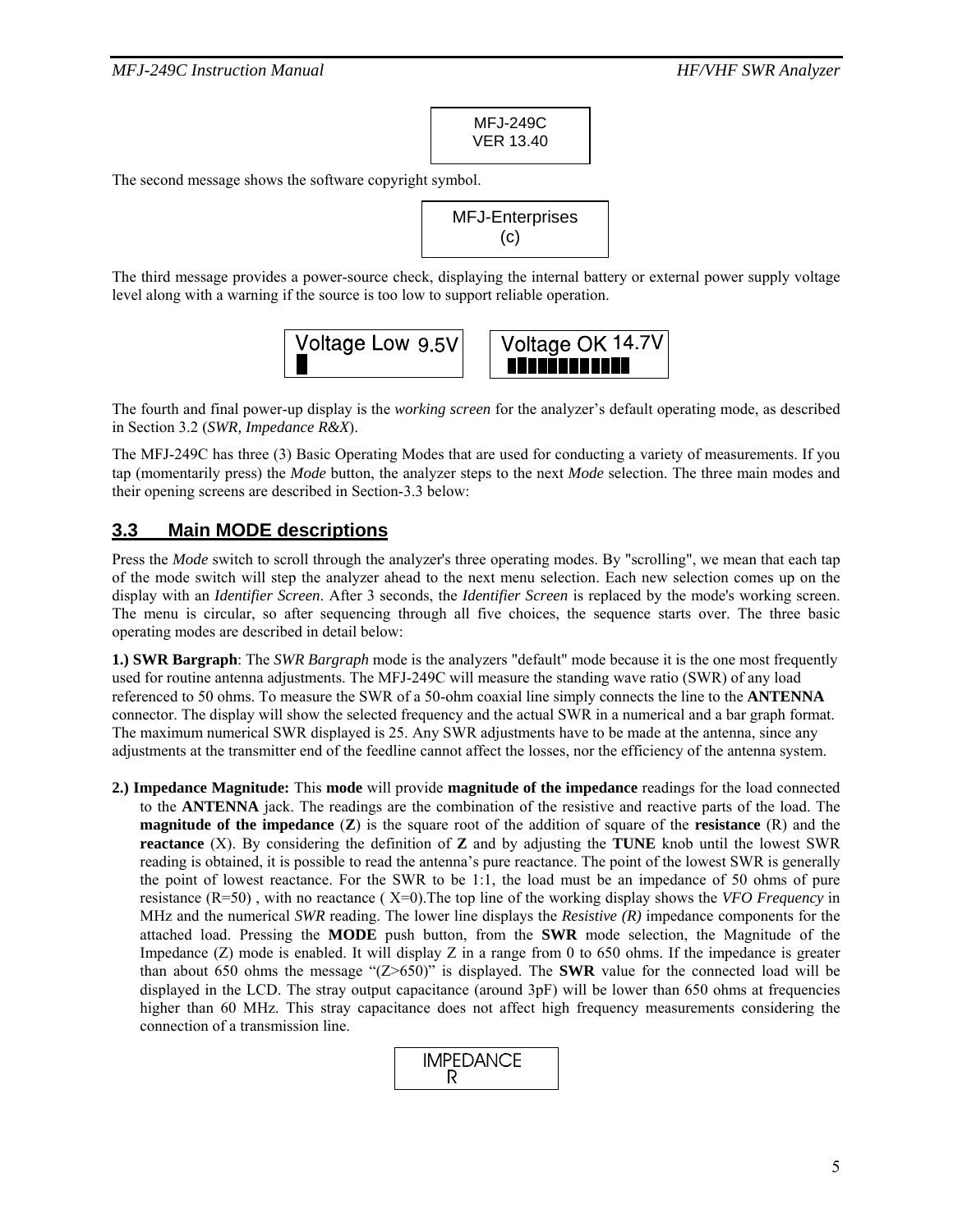**3.) Frequency Counter:** The third mode converts the analyzer into a discrete frequency counter. Connect the RF source (DUT) to the BNC connector labeled *Frequency Counter Input.* As with many counters, the sensitivity threshold for a locked-in reading gradually decreases with increasing frequency. The measurement threshold at 0.53 MHz is around 10 millivolts -- and this level gradually increases to around 200 millivolts at 230 MHz. *The "never exceed" limit for safe testing is 2-volts peak-to-peak.* The counter's default gate time is 0.1 second, but you may reset it to either .01 second (very fast) or 1.0 second (very slow) by tapping the *Gate* button. A 1.0 second gate times provide increased frequency resolution (more digits to the right of the decimal point), and the .01 gate provides very fast response with less resolution (see sample screens below):



*IMPORTANT WARNING: Never apply more than two volts of peak voltage -- or any dc voltage -- to the Frequency Counter BNC port.* 

#### **3.4 Blinking "VOLTAGE LOW" display warning**

If the external dc source or battery voltage drops below 11 volts, a blinking *Voltage Low* warning will come up on the display. Pressing *Mode* during a low-voltage warning will disable it and allow you to continue testing.

*Caution: Measurements made with supply voltages below 11 volts may not be as reliable.* 

Voltage Low 9.5V

## **4.0 MAIN (OR OPENING) MODE**

*IMPORTANT WARNING: Never apply RF or any other external voltages to the Antenna port of this unit. This unit uses zero bias detector diodes that are easily damaged by external voltages over a few volts. Also, confirm the power supply is correct, as described in Section-2.0, before operating this unit.* 

A basic understanding of antenna theory and transmission line behavior will be helpful for making the best use of the data provided by your MFJ-249C. The ARRL Handbook and ARRL Antenna Book provide concise peerreviewed explanations that should suffice for most applications. When it comes to the finer points of antenna design, there is (unfortunately) a fair amount of mis-information circulating on the web and over the airwaves. When it comes to antenna systems, there's no black magic. Stick with the scientific fundamentals as presented by credible professional sources, and everything your analyzer tells you should make sense!

## **4.1 General Connection Guidelines**

When conducting *SWR* and *Impedance* measurements, follow these practical guidelines:

1.) If connector transitions (RF adapters) are needed, use only high-quality parts and check them over for wear, oxidation, dirt, and tight pin contact before proceeding.

2.) Make all connection electrically secure and keep all leads as short as possible. This precaution is especially important when measuring electrical components that are not part of a 50-ohm coaxial system.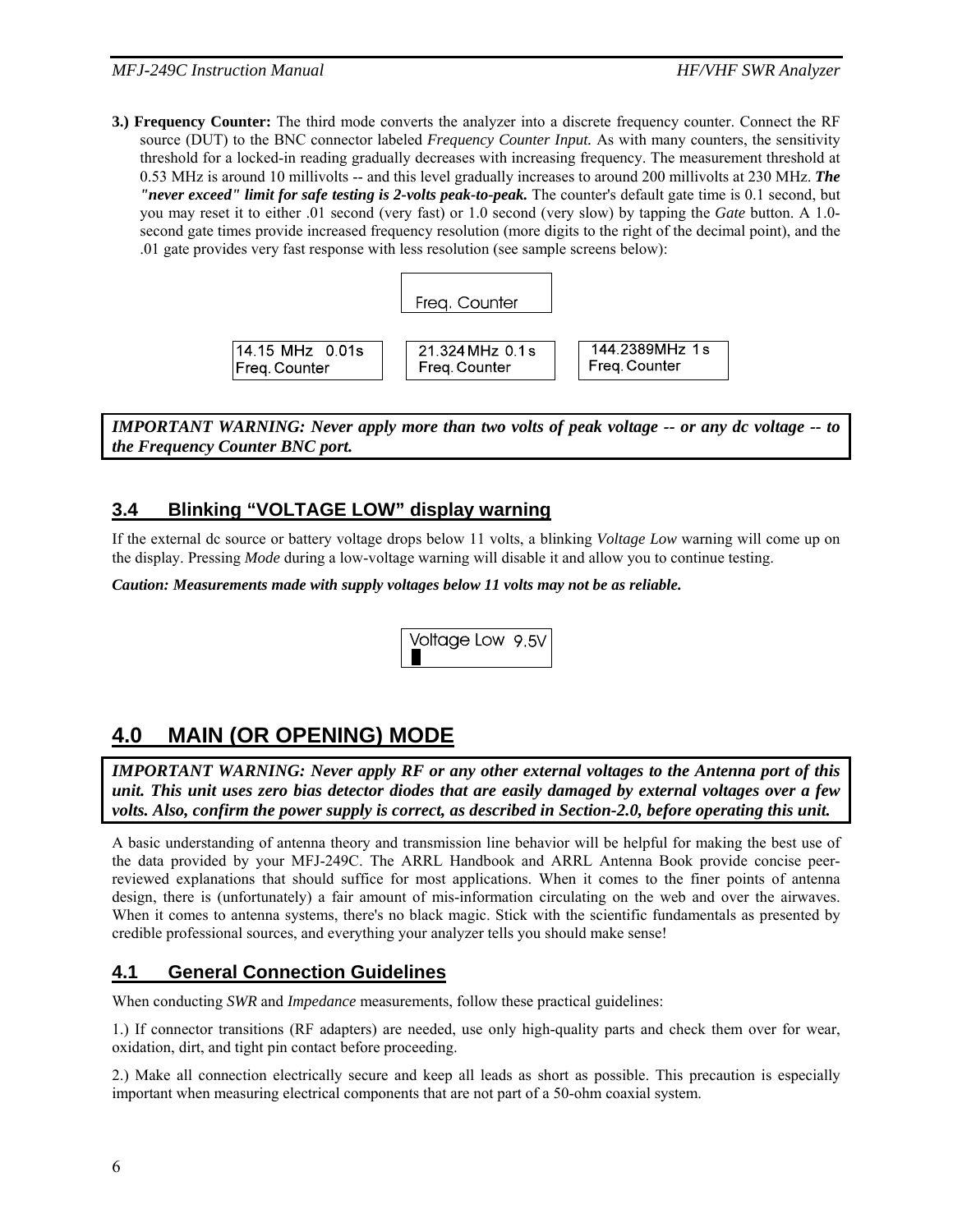3.) Always use good quality 50-ohm cable and connectors when making SWR measurements. Contaminated, mismatched, or damaged cable will introduce significant error.

## **5.0 ADJUSTING SIMPLE ANTENNAS**

Most antennas are tuned for operating frequency by varying the element length -- and most homemade verticals and dipoles are very simple to adjust.

#### **5.1 Dipoles**

Because the dipole is a balanced antenna, it's always a good idea (and good engineering practice) to install a balun at the feed point. A balun could be as simple as several turns of coax wrapped several inches in diameter or it could be a complicated affair with many windings on a ferromagnetic core. A 1:1 Guanella "current" balun wound on a toroid core made from material with the appropriate permeability is usually the most effective choice.

The height of a dipole above ground, as well as any surrounding objects, will influence the feed point impedance and SWR. Typical residential heights usually result in minimum SWR readings below 1.5:1 when using 50-ohm coaxial cable. In general, the only adjustment available for tuning a simple wire dipole is its length. If too long, it resonates too low in the band. If too short, it resonates high. You may be able to improve the match (SWR) by raising or lowering the element in relationship to ground. However, doing so may impact other parameters such as the best take-off angle for distant or local contacts (TOA).

Anytime the antenna impedance and feedline impedance do not precisely match each other (as is usually the case), the feedline will act like a transformer and modify the *Impedance* of the load placed at the opposite end. However, if you use good-quality 50-ohm cable, the *SWR* should remain constant except for a small reduction caused by resistive loss as the line is made longer. If changing the coax length by a relatively small amount changes *SWR* at your test frequency, the feedline either has common-mode current flowing on the outer surface of the shield that is detuning the antenna, or the feedline itself is not really 50-ohm cable. Common-mode current caused by conduction typically occurs when no balun has been installed at the feed point to choke it off. Common-mode induction currents may also result from other installation errors such as running the feedline parallel rather than perpendicular to the radiating element. Repositioning the feedline may reduce unwanted inductive coupling.

#### **5.2 Verticals**

Verticals in the "monopole" class require a ground plane. To simplify installation and cut costs, manufacturers sometimes (incorrectly) downplay the importance of an effective radial system. When installed over a good ground, the impedance of a quarter-wave radiator may be quite low, with SWR running nearly 2:1. Ironically, over a poor ground, minimum SWR for the same antenna could improve to 1:1. However, if the ground system is poor, antenna performance will be compromised despite favorable SWR readings. Far better to install the best ground system possible and configure a matching network at the base of the vertical element to match into a 50-ohm feed system. Verticals tune the same as dipoles -- add length to lower the operating frequency and shorten to raise it.

Another class of verticals are considered "ground-independent" because they come with a counterpoise or rigid radial system built into the design. These antennas are usually configured as multiband OCFDs (off-center fed dipoles) with the longer leg being the dominant vertical radiator. Ground independent verticals tend to work more efficiently when elevated well above ground rather than when installed in close proximity to it because of reduced ground losses. Many use multiple resonators or traps and have a matching network at the feed point. Most groundindependent vertical elements are asymmetrical and require a highly effective baluns to prevent the feedline from becoming part of the antenna system.

#### **5.3 Tuning a simple antenna**

To tune a basic dipole fed with 50-ohm coax, follow the steps outlined below:

- 1.) Momentarily short the center conductor and shield to bleed off static, then connect to the *Antenna* jack.
- 2.) Set the analyzer's band switches and *VFO* tuning for the desired band.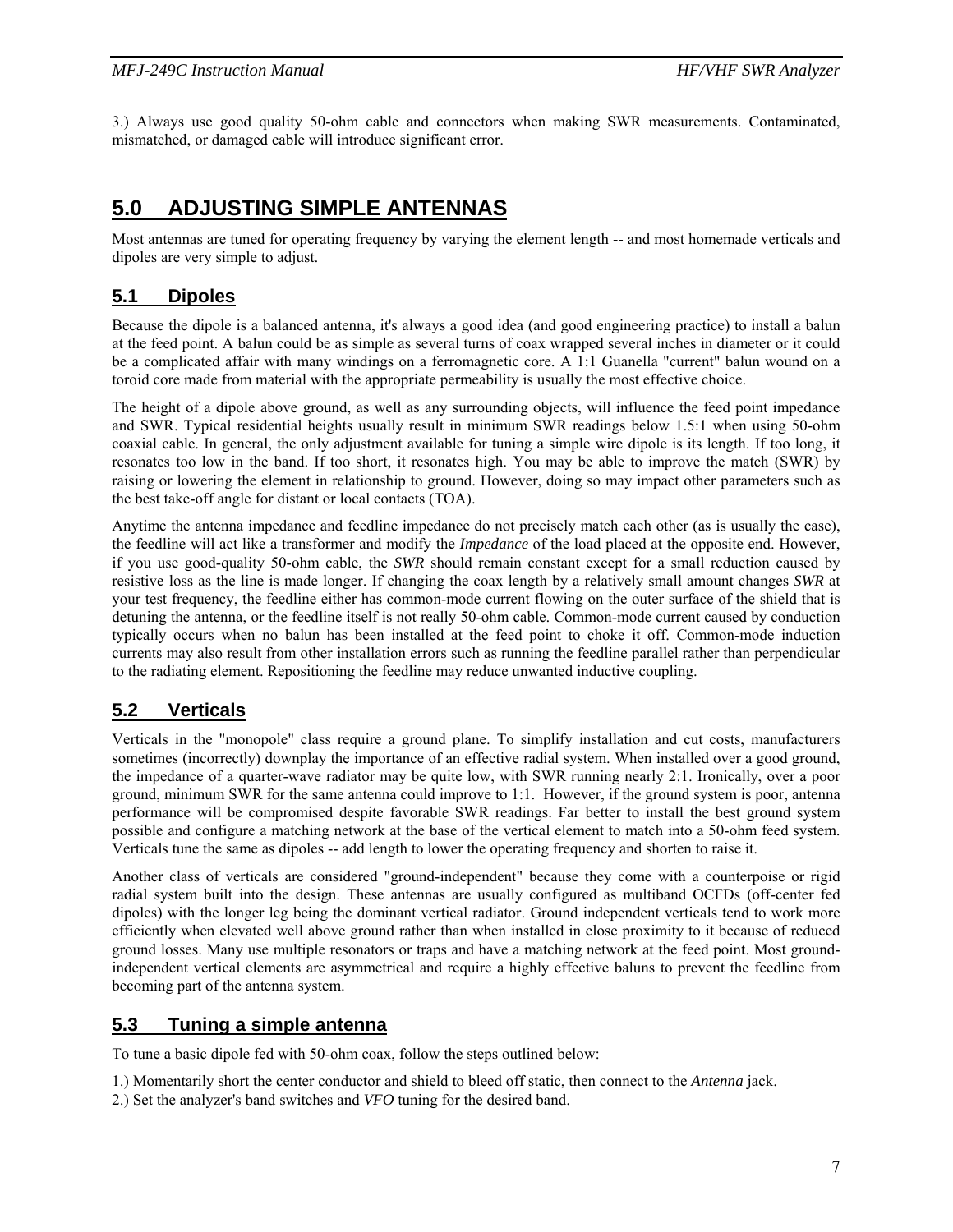- 3.) Select any analyzer operating mode that will display *SWR*.
- 4.) Read the *SWR* and adjust the *VFO* tuning for minimum *SWR.* Write down the frequency.
- 5.) To re-tune your antenna accurately without a lot of cut-and-try, calculate a *Scaling Factor.*
- 5.) First, determine if the antenna needs to be shorter (higher in frequency) or longer (lower in frequency).
- 6.) To make it *shorter ( higher)*, divide the *present frequency* by the *desired frequency* (scaling factor <1).
- 8.) To make it *longer (lower)*, divide the *desired frequency* by the *present frequency* (scaling factor >1).
- 9.) Multiply the *scaling factor* by the *present length* to calculate the new length.

For example, suppose your 132-foot dipole has low SWR on 3.750 MHz and you want to move it to 3.900 MHz. It needs to be shorter to tune higher, so you calculate the scaling factor: **3.750/3.900 = 0.95.** Next calculate the new length: **132 feet x .96 = 125.7 feet**. Note that scaling only applies to full-size verticals and dipoles that don't use loading coils, traps, stubs, resistors, capacitors, or capacitance hats. Antennas with these features should be adjusted according to the manufacturer's instructions.

## **6.0 TESTING AND TUNING STUBS AND TRANSMISSION LINES**

## **6.1 Testing Stubs**

The proper length of quarter and half wave stubs or transmission lines can be found with this unit and a 50 $\Omega$  carbon resistor. Accurate measurements can be made with any type of coaxial or two wire line. The line does *not* have to be 50 ohms. The stub to be tested should be attached with a  $50\Omega$  noninductive resistor in series to the center conductor of the "ANTENNA" connector with a coaxial line. The shield should be grounded to the connector shell. For two wire lines the 50Ω resistor connects in series between the ground shell of the PL-259 and one conductor. The other conductor of the balanced line connects directly to the center pin of the connector. Coaxial lines can lay in a pile or coil on the floor, two wire lines *must* be suspended in a straight line a few feet away from metallic objects or ground. The lines must be *open circuited* at the far end *for odd multiples* of 1/4 wave stubs (i.e. 1/4, 3/4, 1-1/4, etc.) and *short circuited for half wave stub multiples* ( like 1, 1-1/2, etc.). Connect the PL-259 to the "ANTENNA" connector of the MFJ-249C and adjust the line or stub by the following method. For critical stubs you may want to **gradually** trim the stub to frequency.

**1.** Determine the desired frequency and theoretical length of the line or stub.

**2.** Cut the stub slightly longer than necessary.

**3.** Measure the frequency of the lowest SWR. It should be just below the desired frequency.

**4.** Divide the measured frequency by the desired frequency.

**5.** Multiply the result by the length of the stub. This is the necessary stub length.

**6.** Cut the stub to the calculated length and confirm that it has the lowest SWR near the desired frequency.

## **6.2 Velocity Factor of Transmission Lines**

#### **Velocity Factor of Transmission Lines**

The MFJ-249C can accurately determine the velocity factor of any impedance transmission line. Measure the velocity factor with the following procedure:

**1.** Disconnect both ends of the transmission line and measure the physical length of the line in feet.

**2.** Set up the line to measure 1/4 stubs as in the section on Testing and Tuning Stubs.

**3.** Find the *lowest* frequency across all the bands at which the lowest SWR occurs. The dip should occur slightly below the 1/4 wavelength frequency.

**4.** Read the frequency from the frequency counter display. This is the 1/4 resonant wavelength frequency of your transmission line. Note that you will get low SWR reading at all odd multiples of 1/4 wavelength..

**5.** Divide 246 by the measured frequency. This gives you the free space 1/4 wavelength in feet.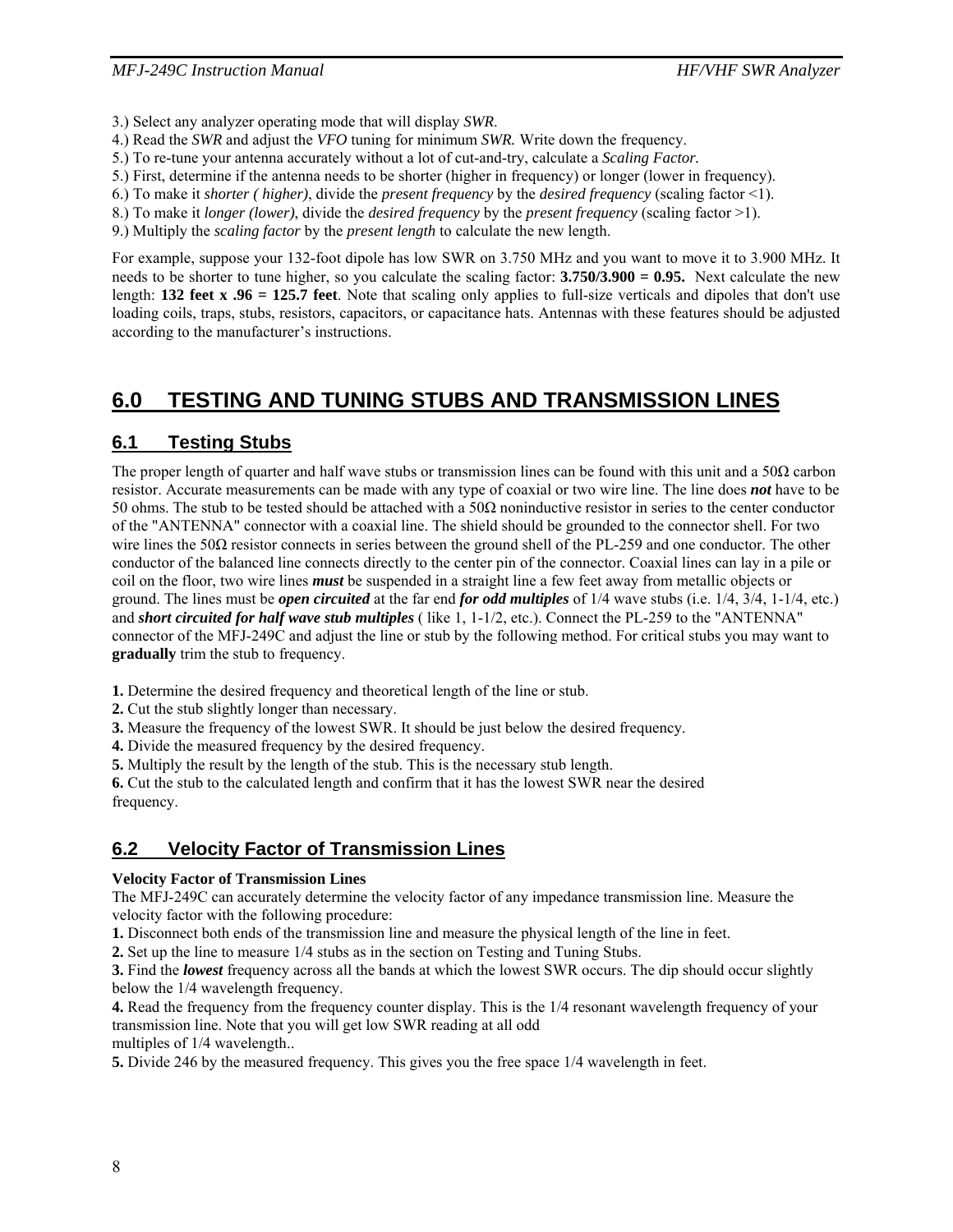#### **6.3 Impedance of Transmission Lines or Beverage antennas**

The impedance of transmission lines between 15 and 150 ohms can be measured with the MFJ- 249C, a 250 ohm potentiometer, and an ohm meter. Lines of higher impedance can be measured with a higher resistance potentiometer if a broad band transformer is used (see the section on testing transformers) to transform the line impedance to approximately 50 ohms.

**1.** Measure the 1/4 wavelength frequency of the transmission line to be tested as in Testing and Tuning Stubs section.

**2**. Terminate the far end of the transmission line with a non-inductive 250 ohm potentiometer.

**3**. Connect the transmission line to the MFJ-249C "ANTENNA" connector and set the analyzer to the 1/4 wave frequency.

**4**. Observe the SWR as you vary the "TUNE" from end to end of the "FREQUENCY" range selected.

**5**. Adjust the potentiometer until the SWR reading varies as little as possible, over the "TUNE" range. Note that the *value* of the SWR is not important. Only the *change* in SWR as the frequency is varied is important.

**6**. The value of the potentiometer will correspond closely to the line impedance.

#### **Line Impedance Using a Potentiometer or Resistor Decade Box:**

Limit these measurements to the HF region because stray reactance from a potentiometer or decade box could become a significant source of error at VHF frequencies. Also, use only non-inductive resistances (no wire-wound resistors). If needed, you may install a broadband transformer of know performance accuracy to extend the measurement range.

1.) Connect the DUT to the *Antenna* connector.

- 2.) Terminate the far end with a potentiometer or resistance decade box.
- 3.) Adjust the analyzer's *VFO* frequency and note *only* the SWR change (SWR need not be low).
- 4.) Adjust termination resistance until SWR remains constant over the widest possible range.
- 5.) The resistance of the termination resistor is the line impedance (or surge impedance of the system).

## **6.4 Adjusting Tuners**

The MFJ-249C can be used to adjust tuners. Connect the MFJ-249C "ANTENNA" connector to the tuner's 50 ohm input and the desired antenna to the normal tuner output. This connection can be made with a manual RF switch to facilitate rapid changeover.

**WARNING**: Always connect the common (rotary contact) of the switch to the tuner. The switch must connect either the MFJ-249C or the station equipment to the tuner. *The Station Equipment Must Never Be Connected To The MFJ-249C.* 

**1.** Connect the MFJ-249C to the tuner input.

- **2.** Turn on the MFJ-249C and adjust it to the desired frequency.
- **3.** Adjust the tuner until the SWR becomes unity (1:1).
- **4.** Turn off the MFJ-249C and re-connect the transmitter.

#### **6.5 Adjusting Amplifier Matching Networks**

The MFJ-249C can be used to test and adjust RF amplifiers or other matching networks without applying operating voltages. The tubes and other components should be left in position and connected so that stray capacitance is unchanged. A non-inductive resistor that equals the approximate driving impedance of the tube is installed between the cathode of the tube and the chassis, or a resistor should be connected between the anode and the chassis that equals the calculated plate impedance of the tube. The appropriate network can now be adjusted. The antenna relay (if internal) can be engaged with a small power supply so that the coax input and output connectors are tied to the networks.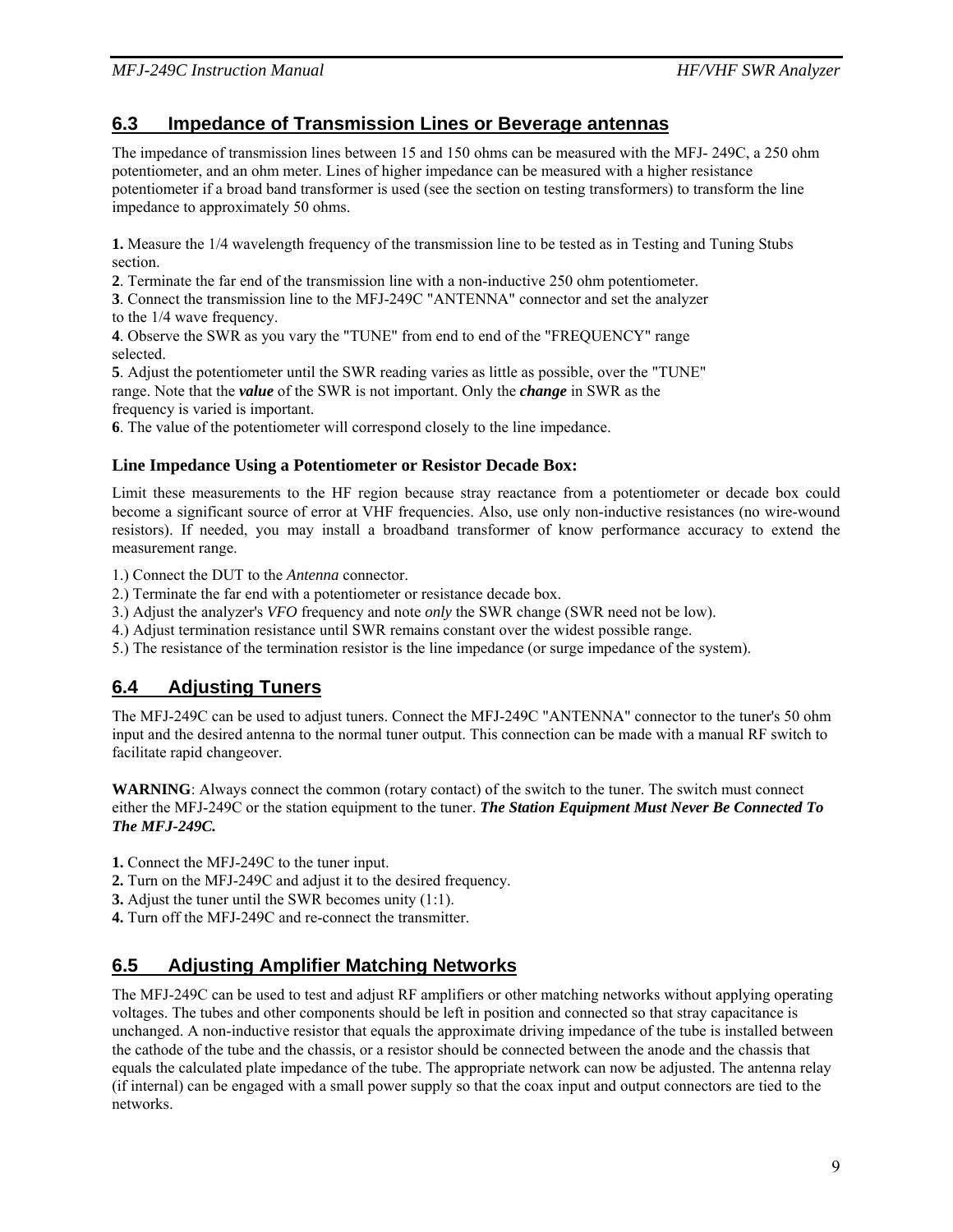**CAUTION***:* **The driving impedance of most amplifiers changes as the drive level is varied. Do not attempt to adjust the input network with the tube in an operating condition with the low level of RF from the MFJ-249C.**

## **6.6 Testing RF Transformers**

RF transformers that are designed with a 50 ohm winding can be easily and accurately tested with the MFJ-249C.

The 50 ohm winding is connected through a short 50 ohm cable to the "ANTENNA" connector on the MFJ-249C. The other winding(s) of the transformer is then terminated with a low inductance resistor that is equal to the windings impedance. The MFJ-249C can then be swept through the desired transformer frequency range. The SWR and bandwidth of the RF transformer can be measured.

#### **6.7 Testing Baluns**

To test balun performance, connect the analyzer *Antenna* jack to the balun's 50-ohm unbalanced input. Terminate the balanced side with two equal-value load resistors connected in series to make up the required load impedance. For example, to test a 200-ohm (4:1) secondary, use a pair of 100-ohm carbon (non-inductive) resistors in series, as shown below in Fig A:



A properly designed current balun works best for maintaining current balance. It also has the highest power capability and lowest loss for given materials. To evaluate the balun (DUT), measure *SWR* while connecting the grounded clip lead to point A, B, and C. When functioning properly, a current balun will exhibit low SWR over its entire operating range with the clip lead installed at any of those three positions.

A well designed voltage balun should show low SWR over its operating range with the clip lead installed at position B, but show poor SWR with the clip lead is installed at A or C (note, however, that the SWR readings should measure about the same whether connected to A or C). A voltage balun should also be tested using the configuration shown in Fig B, with the resistors in parallel. If it is operating properly, SWR will be remain low with the resistors connected from either output terminal to ground.

#### **6.8 Measuring Inductance and Capacitance**

F To measure capacitance or inductance you will need some standard value capacitors and inductors. These should be collected and tested for accuracy. MFJ suggests the following sets of values:

Inductors: 330μH, 56 μH, 5.6 μH, .47 μH

Capacitors: 10 pF, 150 pF, 1000 pF, 3300 pF

Readings will be the most accurate if the standard test values used are between 0.5 μH to 500 μH to measure capacitance or 10 pF and 5000 pF to measure inductance.

Take a component of unknown value and connect it in series with a standard component to make a series LC circuit. Attach the series LC circuit to the "ANTENNA" connector in series with a 50  $\Omega$  resistor.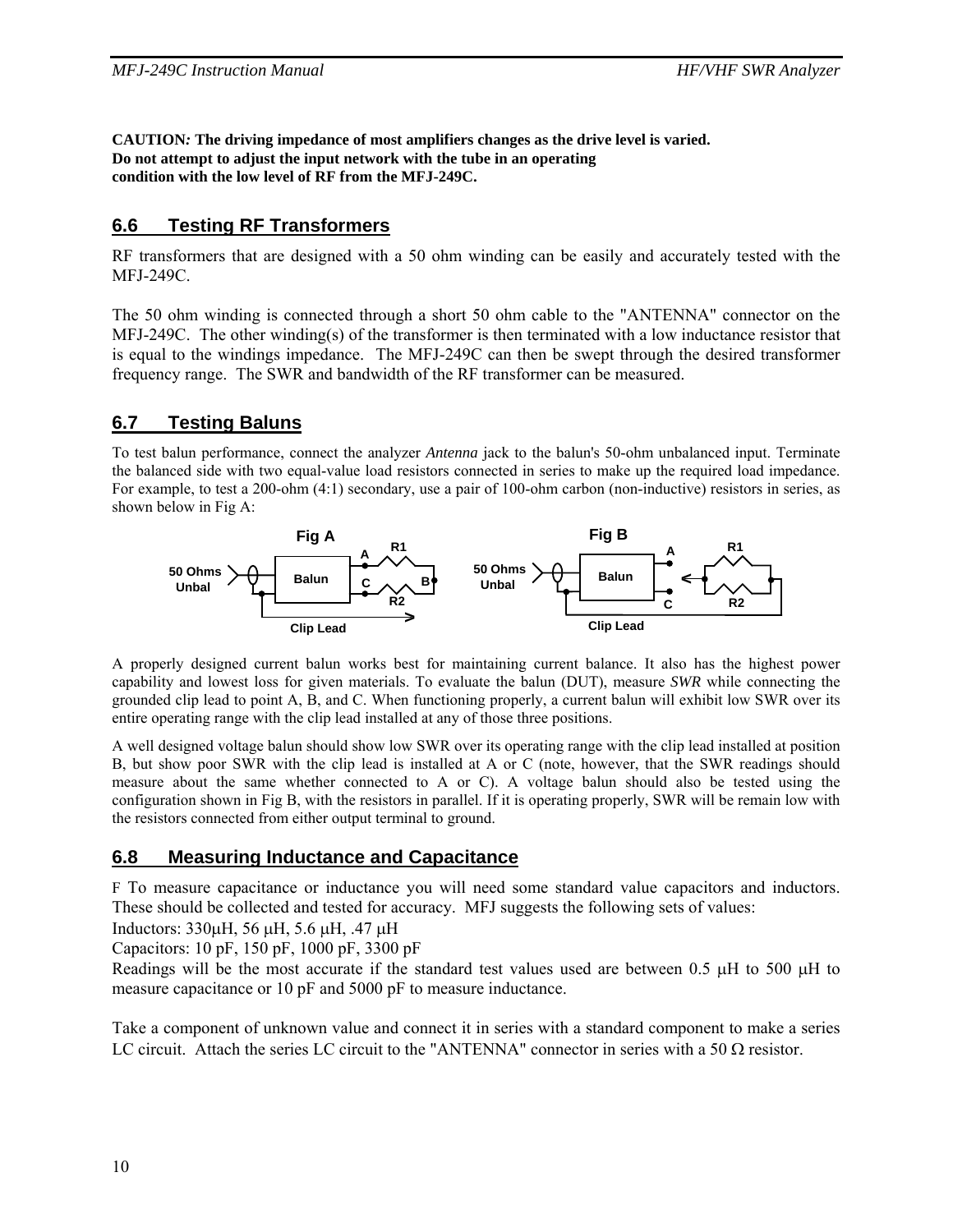#### **Measure Capacitance**

- **1.** Connect an unknown capacitor in series with the highest value standard inductor.
- **2.** Connect the LC circuit to ANTENNA connector with a 50  $\Omega$  resistor in series.
- **3.** Adjust the tune knob through the bands until you get the lowest SWR. If you do not get a low SWR, change to the next inductor with a lower value and try again. Continue the process until you obtain low SWR.
- **4.** Solve this equation using F as the resonant frequency and L as the inductance of the standard inductor,

$$
C(pF) = \frac{1}{.00003948F^2L}
$$
  
F = MHz L =  $\mu$ H

#### **Measure Inductance**

- **1.** Connect an unknown inductor with the highest value standard capacitor in series.
- **2.** Connect the series LC circuit to "ANTENNA" connector with a 50  $\Omega$  resistor in series.
- **3.** Adjust the tune knob through the bands until you get the lowest SWR. If you do not get a low SWR, change to the next smaller value standard capacitor and try again. Repeat the process until you get low SWR.
- **4.** Solve this equation using F as the resonant frequency and C as the capacitance of the standard capacitor.

$$
L(\mu H) = \frac{1}{.00003948F^2C}
$$
  
F = MHz C = pF

## **6.9 Resonant Frequency of Tuned Circuits**

The MFJ-249C can be used to measure the resonant frequency of tuned circuits by two methods. The first method involves placing a 50 ohm resistor in series with the MFJ-249C "ANTENNA" connector. The MFJ-249C connects through the resistor to the parallel tuned circuit. This circuit is for high capacitance values.

Tune the MFJ-249C's frequency until the highest SWR is reached. This is the resonant frequency of the load.



All leads should be short

For high inductance values a series LC circuit should be used to measure resonant frequency. The inductor and capacitor should be connected in series through a  $50\Omega$  low inductance carbon resistor across the "ANTENNA" connector on the MFJ-249C.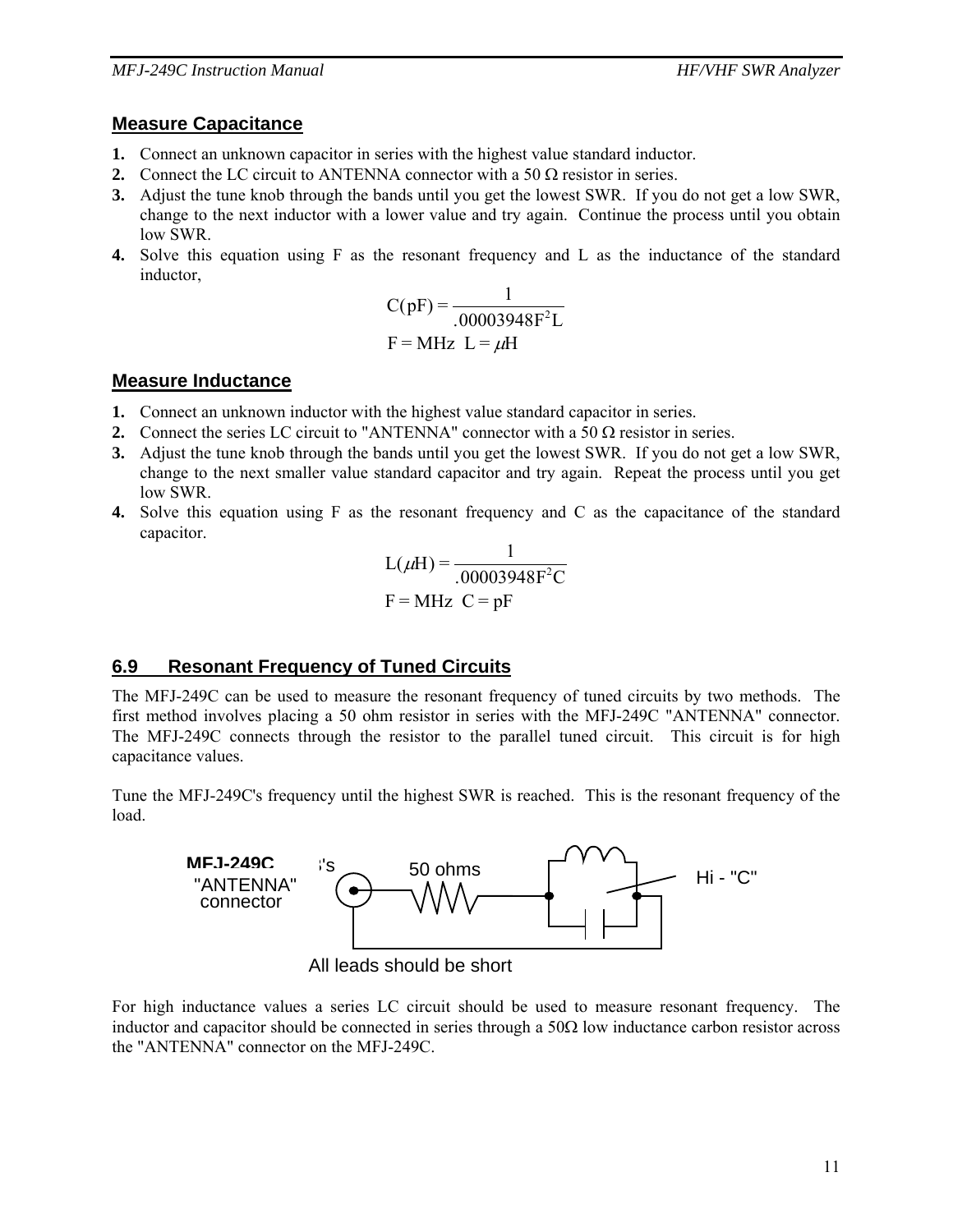

Tune the MFJ-249C's frequency until the lowest SWR is reached. This is the resonant frequency of the load.

An external diode detector and volt meter can also be used to measure the resonant frequency of circuits. The maximum meter reading occurs at the resonant frequency.



#### **Testing RF Chokes**

Large RF chokes usually have frequencies where the distributed capacitance and inductance form a low impedance series resonance. The troublesome series resonance can be detected by slowly sweeping the frequency of the MFJ-249C over the operating range of the choke. Peaks in the voltage measured by the RF voltmeter will identify the low impedance series-resonant frequencies.



Refer to the section on measuring the inductance of RF chokes.

## **7.0 TECHNICAL ASSISTANCE**

If you have any problem with your MFJ-249C, first check the appropriate section of this manual. If the manual does not reference your problem and the problem isn't solved by reading the manual, you may call *MFJ Technical Service* at **662-323-0549** or the *MFJ Factory* at **622-323-5869**. We can serve you best if you have your unit, manual, and all pertinent information about your difficulty handy so you can answer questions the technicians may ask.

You can also send questions by mail to:

MFJ Enterprises, Inc., 300 Industrial Park Road, Starkville, MS 39759;

 by FAX to 662-323-6551; or by e-mail to techinfo@mfjenterprises.com. Send a complete description of your problem, an explanation of exactly how you are using your unit, and a complete description of your station.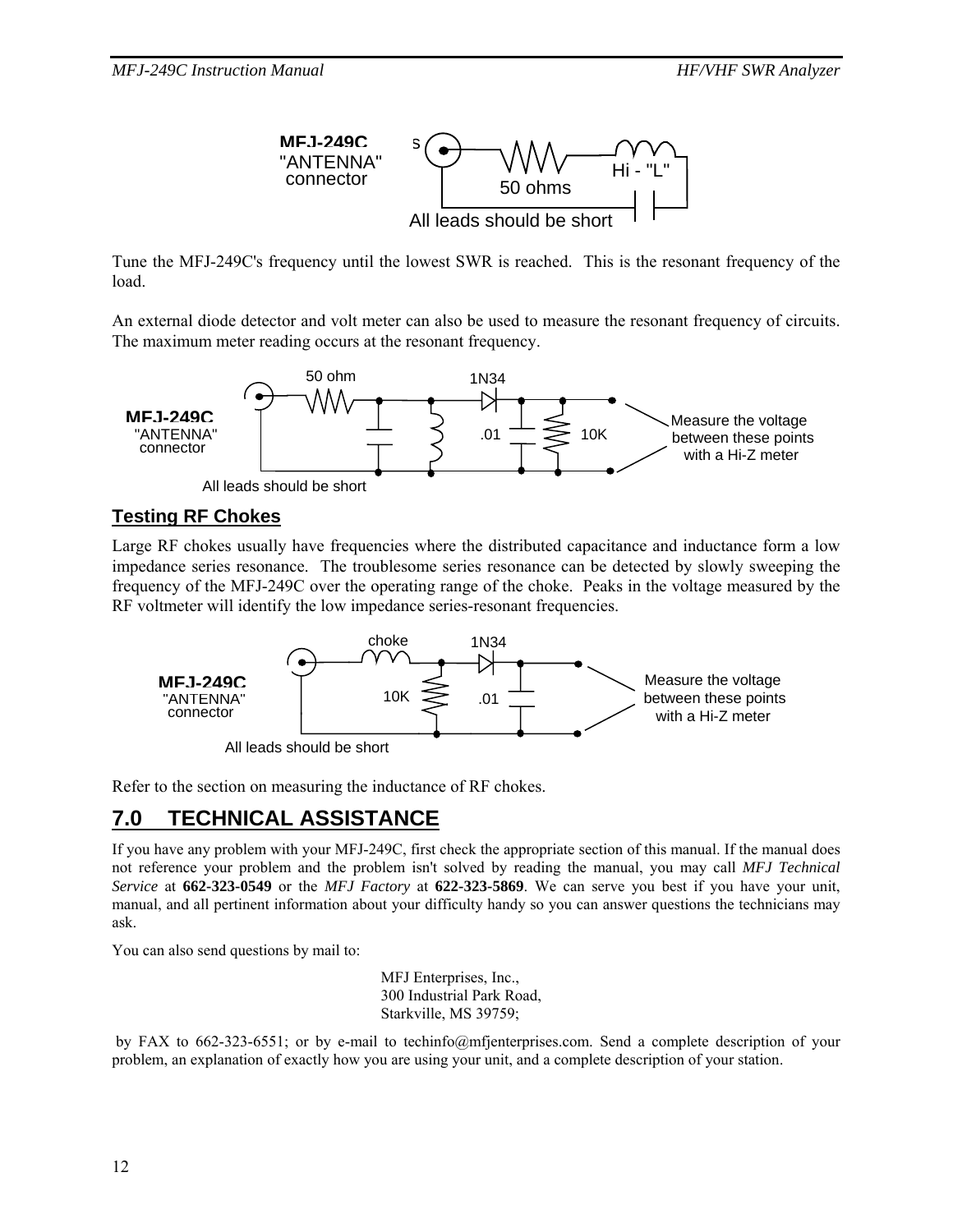# **FULL 12-MONTH WARRANTY**

MFJ Enterprises, Inc. warrants to the original owner of this product, if manufactured by MFJ Enterprises, Inc. and purchased from an authorized dealer or directly from MFJ Enterprises, Inc. to be free from defects in material and workmanship for a period of 12 months from date of purchase provided the following terms of this warranty are satisfied.

**1.** The purchaser must retain the dated proof-of-purchase (bill of sale, canceled check, credit card or money order receipt, etc.) describing the product to establish the validity of the warranty claim and submit the original or machine reproduction of such proof of purchase to MFJ Enterprises, Inc. at the time of warranty service. MFJ Enterprises, Inc. shall have the discretion to deny warranty without dated proof-of-purchase. Any evidence of alteration, erasure, of forgery shall be cause to void any and all warranty terms immediately.

**2.** MFJ Enterprises, Inc. agrees to repair or replace at MFJ's option without charge to the original owner any defective product provided the product is returned postage prepaid to MFJ Enterprises, Inc. with a personal check, cashiers check, or money order for **\$12.00** covering postage and handling.

**3.** MFJ Enterprises, Inc. will supply replacement parts free of charge for any MFJ product under warranty upon request. A dated proof of purchase and a **\$8.00** personal check, cashiers check, or money order must be provided to cover postage and handling.

**4.** This warranty is **NOT** void for owners who attempt to repair defective units. Technical consultation is available by calling (662) 323-5869.

**5.** This warranty does not apply to kits sold by or manufactured by MFJ Enterprises, Inc.

**5.** Wired and tested PC board products are covered by this warranty provided **only the wired and tested PC board product is returned.** Wired and tested PC boards installed in the owner's cabinet or connected to switches, jacks, or cables, etc. sent to MFJ Enterprises, Inc. will be returned at the owner's expense un-repaired.

**6.** Under no circumstances is MFJ Enterprises, Inc. liable for consequential damages to person or property by the use of any MFJ products.

**8. Out-of-Warranty Service:** MFJ Enterprises, Inc. will repair any out-of-warranty product provided the unit is shipped prepaid. All repaired units will be shipped COD to the owner. Repair charges will be added to the COD fee unless other arrangements are made.

**9.** This warranty is given in lieu of any other warranty expressed or implied.

**10.** MFJ Enterprises, Inc. reserves the right to make changes or improvements in design or manufacture without incurring any obligation to install such changes upon any of the products previously manufactured.

**11.** All MFJ products to be serviced in-warranty or out-of-warranty should be addressed to **MFJ Enterprises, Inc., 300 Industrial Park Rd, Starkville, Mississippi 39759, USA** and must be accompanied by a letter describing the problem in detail along with a copy of your dated proof-ofpurchase and a telephone number.

**12.** This warranty gives you specific rights, and you may also have other rights, which vary from state to state.